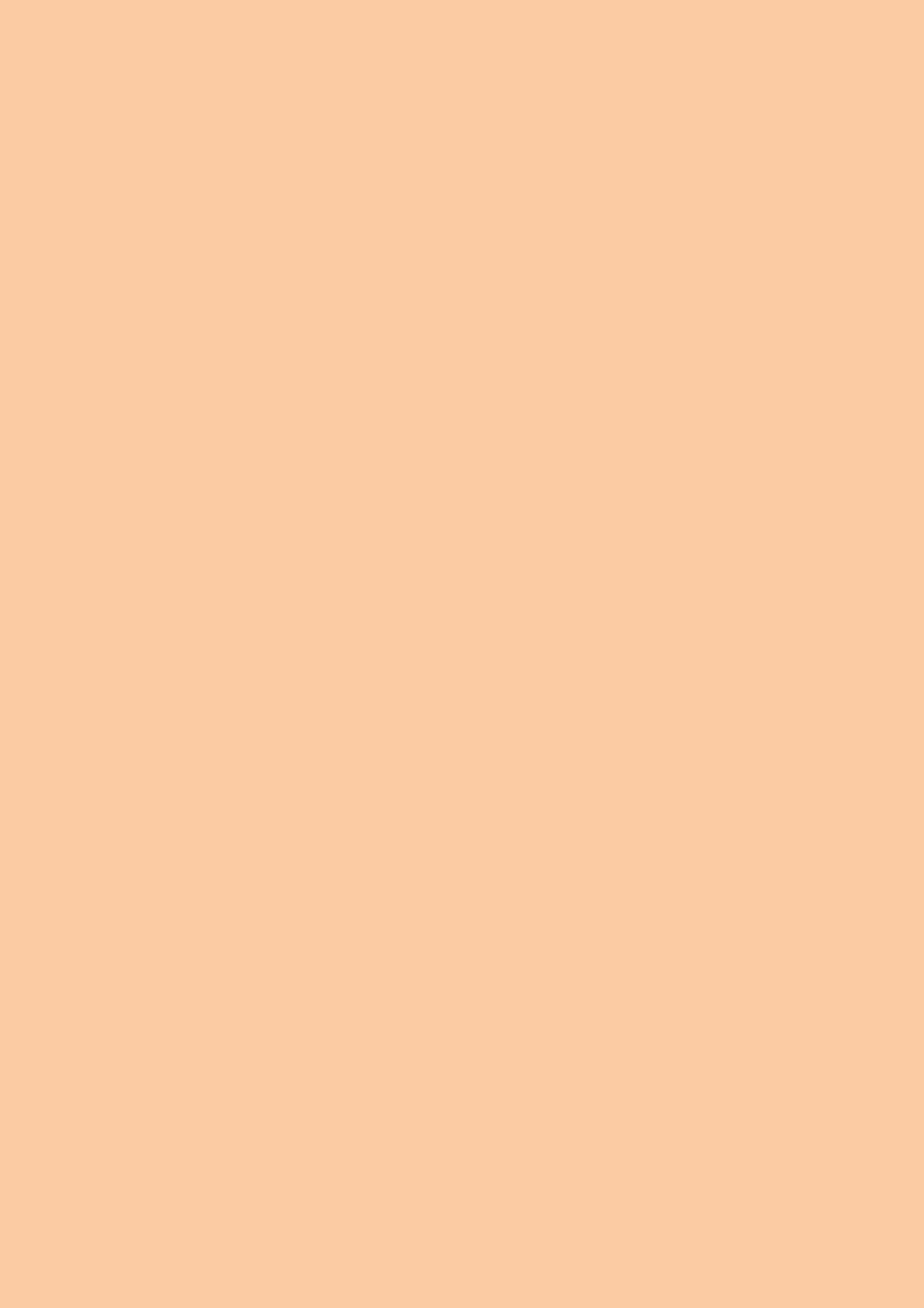## **Chapter**-**V: Monitoring and Supervision**

The system provided for monitoring and supervision through the following:

- Action Taken Report recorded through Mobile Data Terminals in the First Response Vehicles,
- Feedback by the Station House Officer or the *Thana Prabhari*,
- Net-viewer facility which gives supervisory officers outside the control room, an overview of the current operational status,
- Sample checks in the field by the Superintendents of Police in each District.

Our audit showed that Action Taken Report (ATR) was filled in 79 *per cent* events against 61.4 lakh events. Feedback was filled in 112 events (11 per cent) out of 1000 chronologies of events in selected eight districts. Net viewer facility was not utilized in 89 *per cent* login days. Gazetted officer/Police Station in-charge did not perform the duty on a FRV in a shift for one day or night in a month in selected districts.

#### **5.1 Action Taken Report through MDT**

The police personnel are required to fill the Action Taken Report (ATR) through Mobile Data Terminals (MDTs) after attending the event assigned and submit it to the district Police Control Room. The Police Control Room is required to monitor the ATR submitted by the FRV on the portal. ADG (Telecom) Bhopal also issued (October 2017) instructions to the SPs of all districts to update correct and complete action taken on the event by the PCR/PS of the districts.

We found that out of 61.4 lakh events dispatched during January 2018 to September 2020, ATR was filled in 48.2 lakh events i.e. 79 *per cent* against the norm of hundred *per cent*. Verification of 1000 chronologies in eight districts sampled in audit showed that the compliance was lower at 38 *per cent*. In addition, we found incomplete entries in 29 *per cent*. It may be recalled that only six *per cent* of MDTs were not used (para 4.2.1) and the sequential data was not being filled in 45 *per cent* of the events.

The Government stated (August 2021) that the filling of ATR was required to close the event assigned to the FRV. In many scenarios, the event was handed over to the police station and was not predictable that the event would be followed by any FIR or not. Hence, it was not possible for the FRV staff to fill all the columns of ATR. The monitoring of filling of the ATR was being done by the District PCR.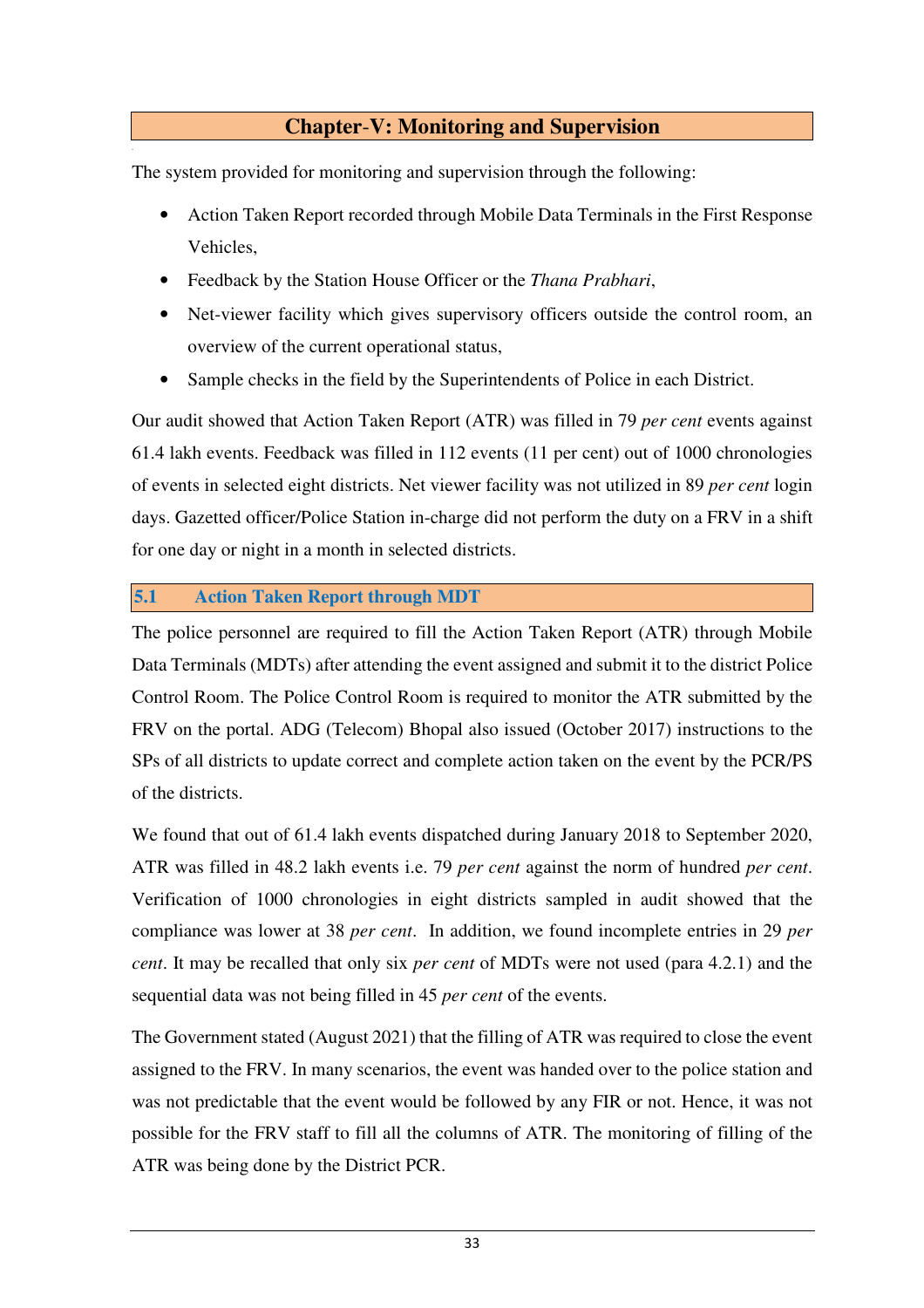### **5.2 Feedback by Station House Officers (***Thana Prabhari***)**

In January 2018, instructions were issued to constitute a feedback desk at Police Control Rooms (PCR) in all districts. Further instructions were issued (June 2019) to all Station House Officers (SHOs) to upload feedback of all the events related to Police Stations in an Integrated portal (https://feedback.mpdial100.in). All the SHOs were provided with a user ID and login password to access the feedback system and upload the information regarding events pertaining to police stations.

We noted that:

- Against the requirement of feedback on 3.2 lakh events of January and February 2020, feedback was found recorded against 2.0 lakh events. Entries were found to be less than 90 *per cent* in 545 Police Stations of 42 districts.
- In selected eight districts, feedback was filled in 112 events out of 1000 events.
- District PCR did not constitute feedback desk in eight selected districts.

Thus, the feedback mechanism was not fully functional across the districts. The Government assured us (August 2021) that with increasing training, the feedback would improve over the period.

## **5.3 Net Viewer Facility**

Net-viewer facility gives users, outside the control room, an overview of the current operational status, showing active incidents and available resources, both in list form and on the map display, in order to monitor the performance of FRVs. The System Integrator provided 1500 user licenses of Net Viewer costing  $\bar{\tau}$  3.31 crore for different levels of officials<sup>1</sup> of the department. ADG (Telecom) Bhopal issued (July 2016) instructions to the SPs of all districts for maximum utilization of Net-viewer software and to provide training in its use. The SPs were also to make sample checks periodically on its use by subordinate ASPs and to take corrective measures.

We found that against the available 25.2 lakh login days<sup>2</sup> during January 2016 to November 2020, the log-in counts were only 2.8 lakh login days, representing 11 per cent of the requirement. Details are at Table 5.1. The trends did not show an improvement over the

 $\overline{a}$ 1

Inspector General, Deputy Inspector General, SSP, SP, ZSP, CSP/SDOP, ASP, DSP, PCR and PS.

<sup>2</sup> Days in the particular month  $\times$  number of user ID available for the post in that month.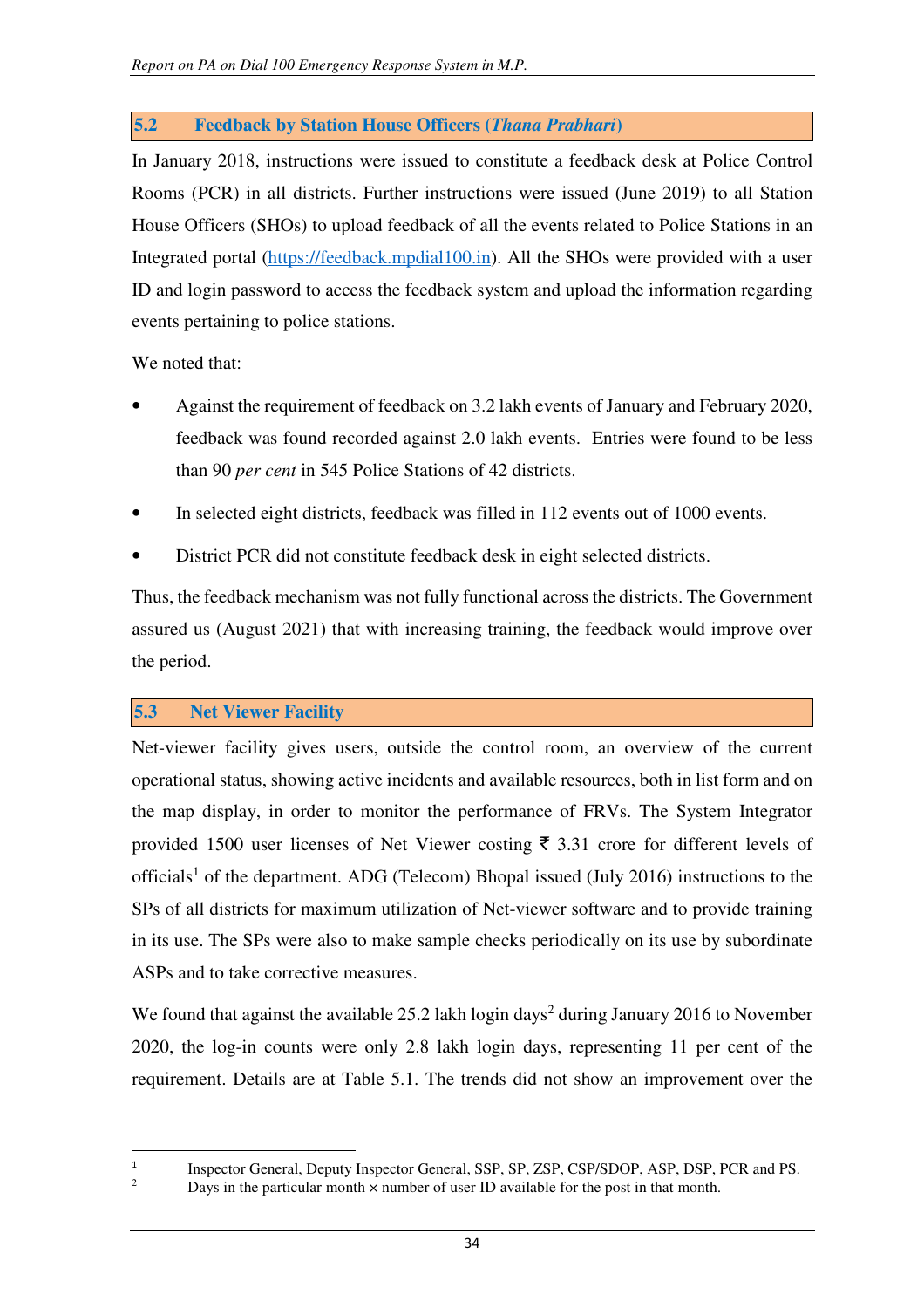years, except at the level of the police station which showed an improvement by 299<sup>3</sup>  *per cent* in 2020 from 2016. In the sampled districts audited, the login count of net viewers was only 8209 against the total available 53,630 days, representing 15 *per cent*. Details are shown in *Appendix 5.1*.

| Post                     | Year        | 2016   | 2017   | 2018   | 2019   | 2020   | <b>Total</b> |
|--------------------------|-------------|--------|--------|--------|--------|--------|--------------|
| <b>SP</b>                | Login days  | 23790  | 23725  | 23725  | 23725  | 21775  | 116740       |
|                          | Login count | 2908   | 2773   | 3176   | 3496   | 2689   | 15042        |
| <b>ASP</b>               | Login days  | 27084  | 27010  | 27010  | 27010  | 24790  | 132904       |
|                          | Login count | 3224   | 5347   | 5162   | 4470   | 2927   | 21130        |
| CSP/<br><b>SDOP</b>      | Login days  | 99552  | 99280  | 99280  | 99280  | 91120  | 488512       |
|                          | Login count | 6610   | 12867  | 9467   | 8468   | 4279   | 41691        |
| Police<br><b>Station</b> | Login days  | 363438 | 362445 | 362445 | 362445 | 332655 | 1783428      |
|                          | Login count | 14819  | 39981  | 35600  | 52899  | 59146  | 202445       |

**Table 5.1: Year wise analysis of Net-Viewer login count** 

Source: MIS Reports provided by the department.

The Government stated (August 2021) that number of factors, such as non-availability of internet/system and transfer of officials, etc. reduced the usage of Net- viewer. We concluded that an effective mechanism to enhance the use of the facility for supervisory control did not exist currently in the Department.

#### **5.4 Duty of Gazetted Officer/Police Station in-charge on FRVs**

DGP Madhya Pradesh ordered (February 2017) all Gazetted officers and Police Station in charge to perform duty on a FRV in a shift for one day or night in a month to understand the working of Dial 100 system and also to set an example for their subordinates. Entry of duty will be entered in general diary (*Rojnamcha*) of the concerning police station and the compliance report will be sent through e-mail to DGP.

In selected districts, Audit noticed that Gazetted officer/Police Station in-charge did not perform this duty. Government accepted the audit observation, and stated that strict instructions were being issued to all districts SPs in this regard.

Summarised position of analysis of Monitoring and Supervision of Dial 100 are shown below in Table 5.2:

l 3

299 *per cent* = 44327 (59146 – 14819) × 100/14819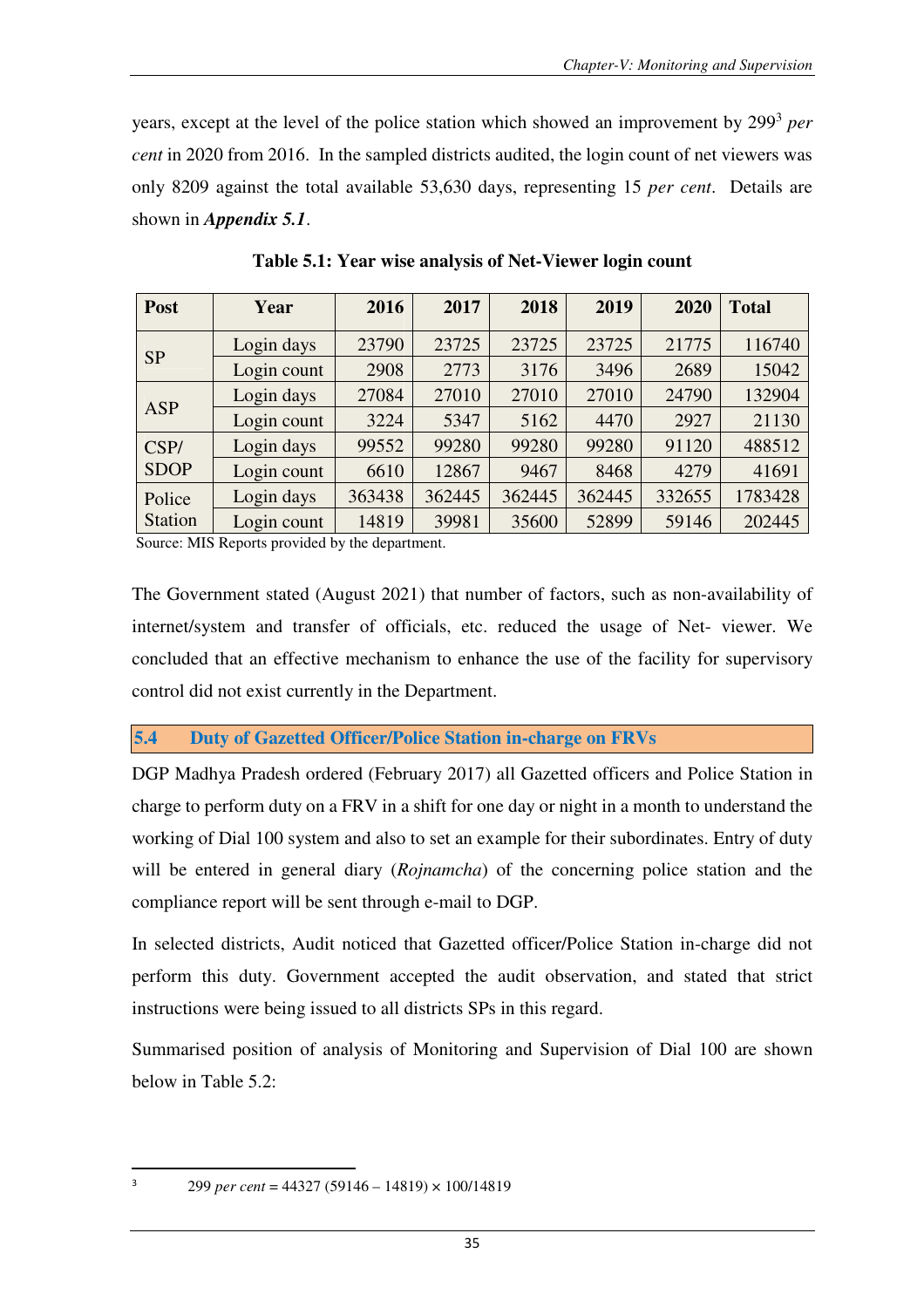|            | <b>Monitoring</b><br>tools                 |                                                                                         | <b>Extent of compliance</b><br>(per cent)         |                                                                   |  |
|------------|--------------------------------------------|-----------------------------------------------------------------------------------------|---------------------------------------------------|-------------------------------------------------------------------|--|
| Sl.<br>No. |                                            | <b>Functional</b>                                                                       | <b>Departmental</b><br>reports (All<br>districts) | In selected<br>districts                                          |  |
| 1.         | <b>Action Taken</b><br>Report (ATR)        | Action taken reports to be submitted<br>by FRV through MDT after attending<br>the event | 79 per cent                                       | 38 per cent<br>fully filled<br>29 per cent<br>partially<br>filled |  |
| 2.         | Feedback                                   | Feedback filled in all the events by<br><b>SHO</b>                                      | 63 per cent                                       | 11 per cent                                                       |  |
| 3.         | Net Viewer<br>Facility                     | For supervisory officers to monitor<br>FRV's performance                                | 11 per cent                                       | 15 per cent                                                       |  |
| 4.         | Duty of<br>Gazetted<br>Officers on<br>site | One full duty on FRV in a shift for<br>one day/ night in a month                        | $\Omega$                                          | $\Omega$                                                          |  |

**Table 5.2: Analysis of Monitoring and Supervision of Dial 100**

#### **5.5 Conclusion**

Dial 100 was introduced to provide the first response to a distress call seeking help from the police. Performance Audit of Dial 100 Emergency Response System (DERS) showed that department did not ensure fair and transparent evaluation of tenders. Issues of potential conflict of interest, ambiguities in tenders and alteration of the evaluation criteria after bids were received, vitiated the tendering. At the planning stage, the simplistic assumption of providing one vehicle per police station was ab-initio faulty as it did not take into account important factors like district wise crime rate, types of crimes, geographical conditions, traffic and road conditions etc. which resulted in delay in reaching of FRVs within the targeted response time. The deliverables of PMC included certain aspects of monitoring which would have been best carried out by the Department itself. The department did not provide adequate manpower in the FRVs despite availability of surplus man power in certain districts. Contract conditions were not enforced on the System Integrator who provided less than required manpower and inadequate equipment for the FRVs. The DERS could not ensure timely assistance to citizens as FRVs reached the scene with delay in 89.3 *per cent* and 45.4 *per cent* after a call in urban and rural areas as against the prescribed five minutes and 30 minutes. Such delays were also noticed in heinous crimes like rape, attempt to rape, abduction etc. which defeated the objective of DERS to a large extent. Despite such unacceptable delays, the monitoring of the system by the officers responsible, left a lot to be desired as no improvement was noticed in the response time during the period 2016-19. Our